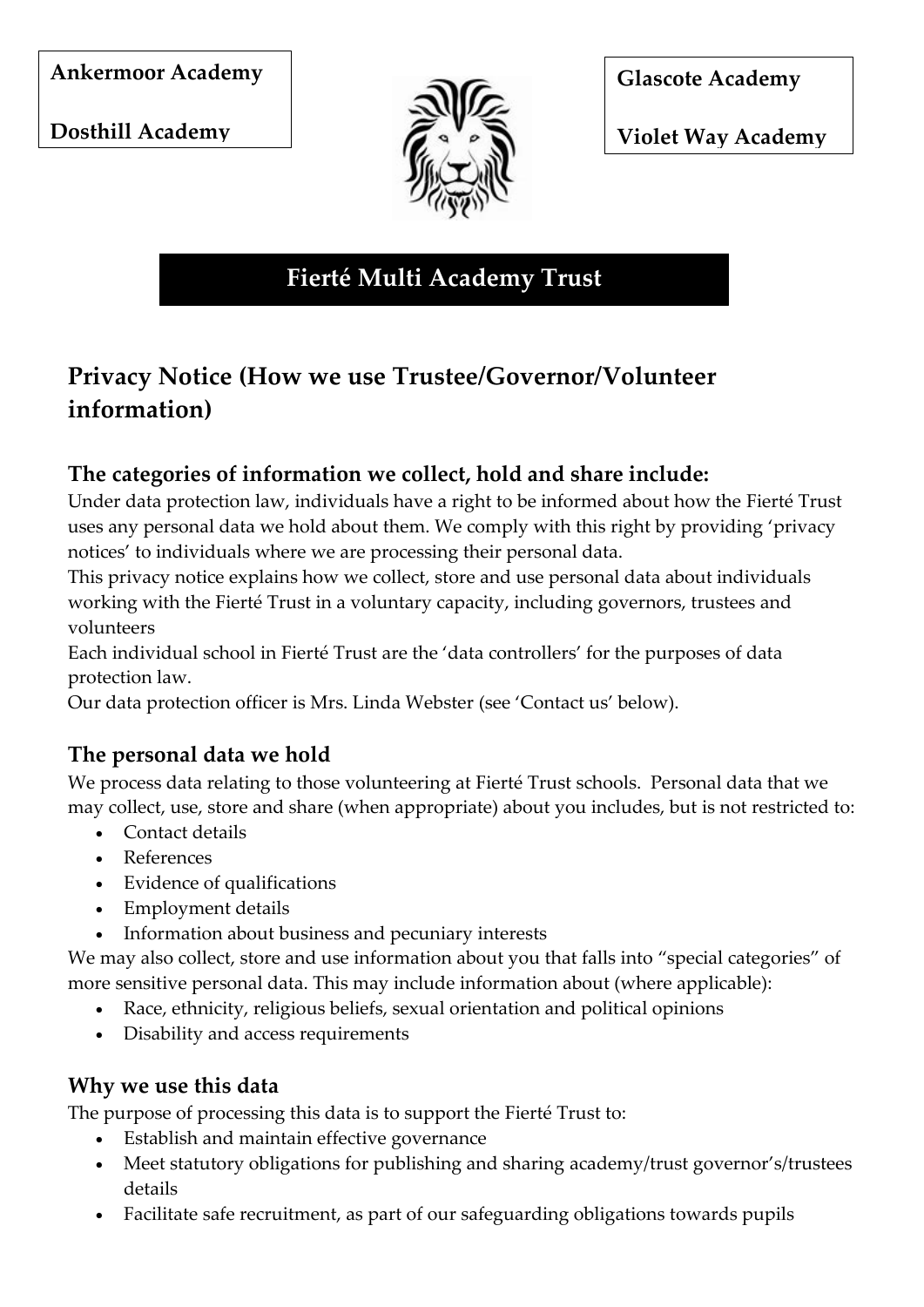- Undertake equalities monitoring
- Ensure that appropriate access arrangements can be provided for volunteers who require them

### **Our lawful basis for using this data**

We only collect and use personal information about you when the law allows us to. Most commonly, we use it where we need to:

- Comply with a legal obligation
- Carry out a task in the public interest

Less commonly, we may also use personal information about you where:

- You have given us consent to use it in a certain way
- We need to protect your vital interests (or someone else's interests)

Where you have provided us with consent to use your data, you may withdraw this consent at any time. We will make this clear when requesting your consent, and explain how you go about withdrawing consent if you wish to do so.

Some of the reasons listed above for collecting and using personal information about you overlap, and there may be several grounds which justify our use of your data.

## **Collecting this information**

While the majority of the information we collect from you is mandatory, there is some information that you can choose whether or not to provide to us.

Whenever we seek to collect information from you, we make it clear whether you must provide this information (and if so, what the possible consequences are of not complying), or whether you have a choice.

#### **How we store this data**

Personal data is stored in accordance with our data protection policy.

We maintain a file to store personal information about all volunteers. The information contained in this file is kept secure and is only used for purposes directly relevant to your work within the school you are associated with.

When your relationship with the Trust/Academy has ended, we will retain and dispose of your personal information in accordance with our record retention schedule/records management policy. *You can access a copy of this policy via the Fierté MAT website.*

# **Data sharing**

We do not share information about you with any third party without your consent unless the law and our policies allow us to do so.

Where it is legally required, or necessary (and it complies with data protection law) we may share personal information about you with:

- Government departments or agencies to meet our legal obligations to share information about governors/trustees/volunteers
- Our local authority to meet our legal obligations to share certain information with it, such as details of governors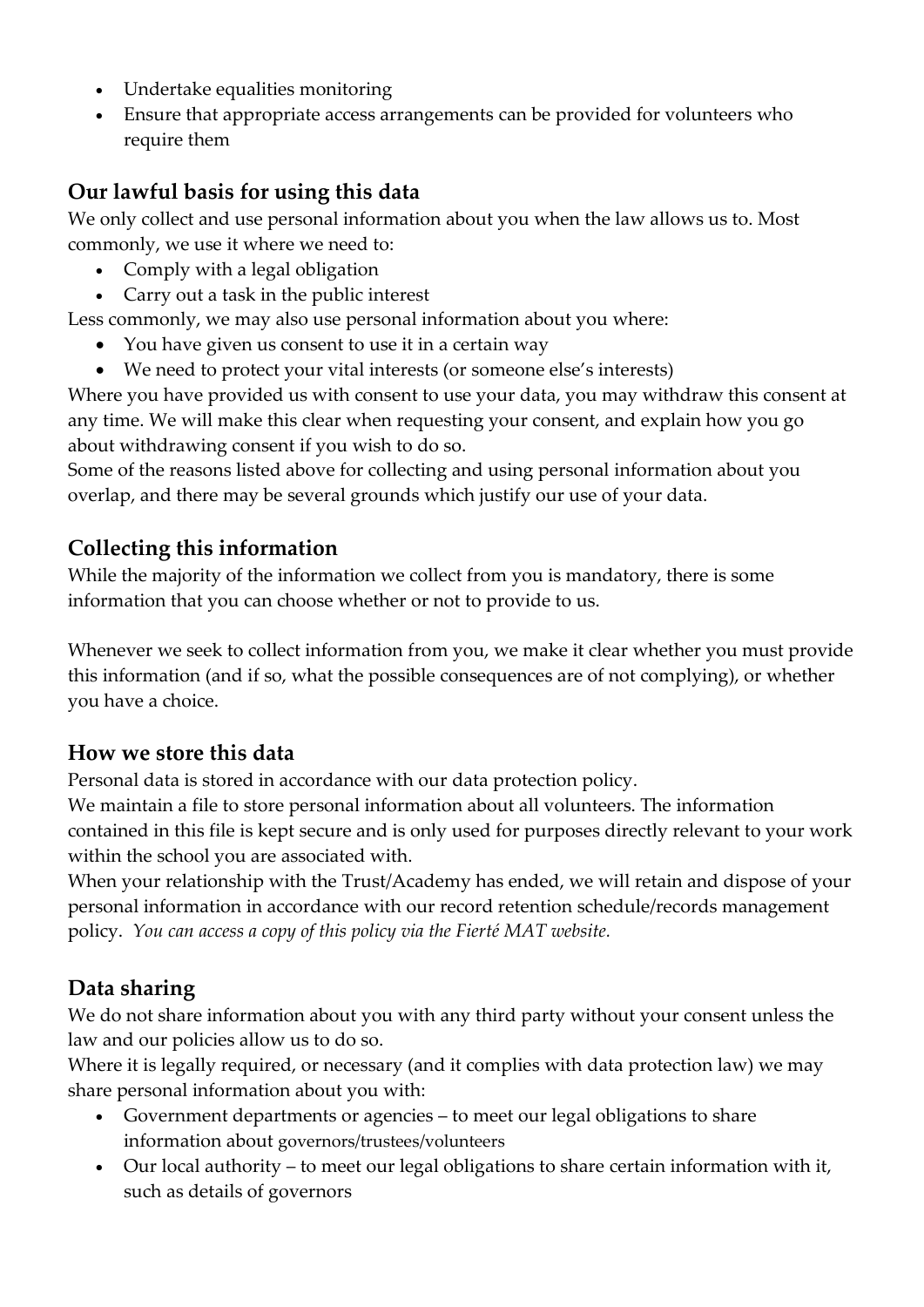- Suppliers and service providers to enable them to provide the service we have contracted them for, such as governor/trustee support
- Professional advisers and consultants
- Employment and recruitment agencies
- Police forces, courts

# **Transferring data internationally**

Where we transfer personal data to a country or territory outside the European Economic Area, we will do so in accordance with data protection law.

#### **Use of your personal information for marketing purposes**

Where you have given us consent to do so, Fierté Trust academies may send you marketing information by e-mail or text promoting academy/trust events, campaigns, charitable causes or services that may be of interest to you. You can "opt out" of receiving these texts and/or e-mails at any time by clicking on the "Unsubscribe" link at the bottom of any such communication, or by contacting our data protection officer.

# **Your rights**

## **How to access the personal information we hold about you**

Individuals have a right to make a 'subject access request' to gain access to personal information that · Trust academies holds about them.

If you make a subject access request, and if we do hold information about you, we will:

- Give you a description of it
- Tell you why we are holding and processing it, and how long we will keep it for
- Explain where we got it from, if not from you
- Tell you who it has been, or will be, shared with
- Let you know whether any automated decision-making is being applied to the data, and any consequences of this
- Give you a copy of the information in an intelligible form

You may also have a right for your personal information to be transmitted electronically to another organisation in certain circumstances.

If you would like to make a request, please contact our data protection officer.

# **Your other rights regarding your data**

Under data protection law, individuals have certain rights regarding how their personal data is used and kept safe. You have the right to:

- Object to the use of your personal data if it would cause, or is causing, damage or distress
- Prevent your data being used to send direct marketing
- Object to the use of your personal data for decisions being taken by automated means (by a computer or machine, rather than a person)
- In certain circumstances, have inaccurate personal data corrected, deleted or destroyed, or restrict processing

 Claim compensation for damages caused by a breach of the data protection regulations To exercise any of these rights, please contact our data protection officer.